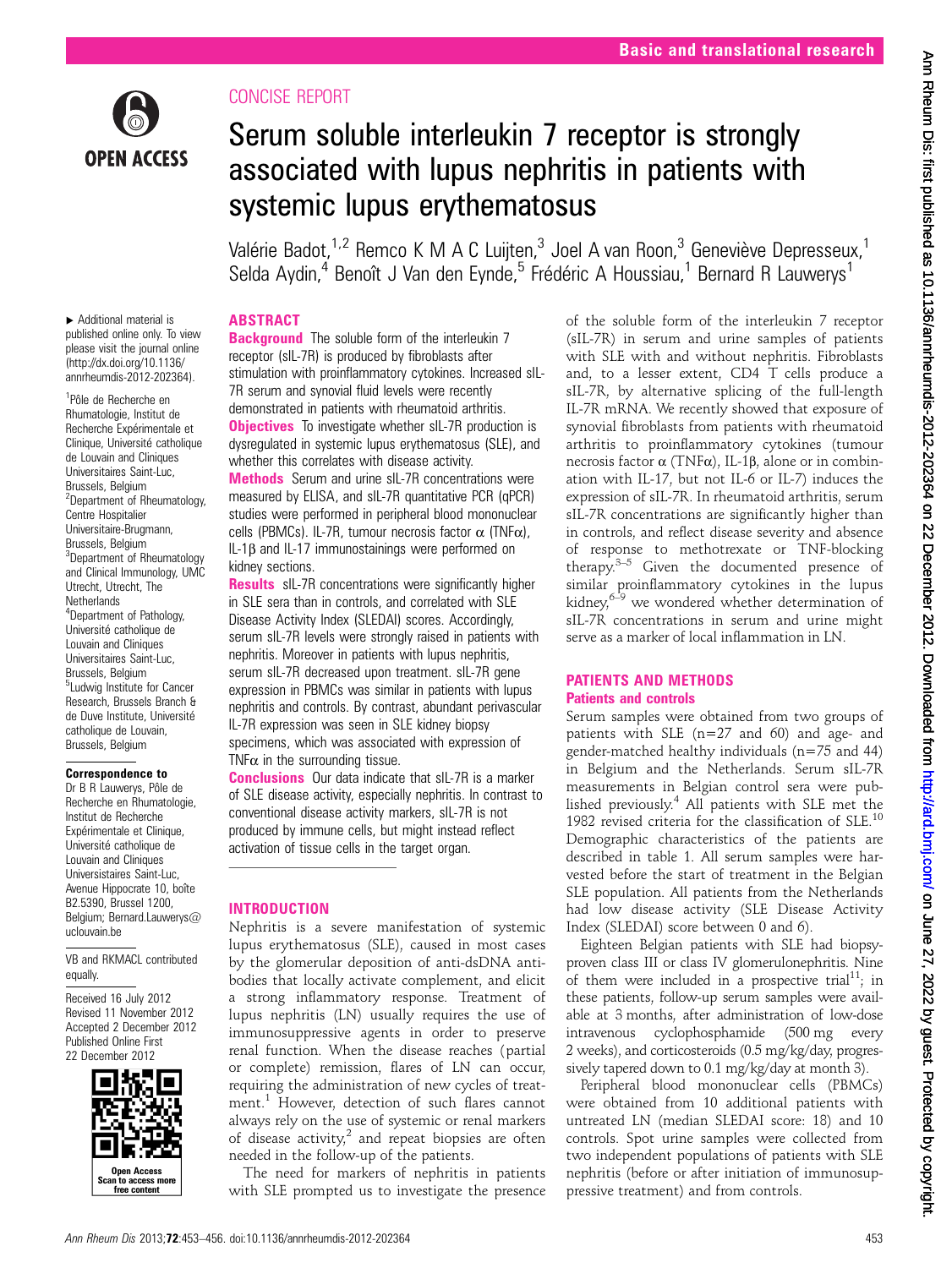|  | Table 1 Demographic characteristics of the patients with SLE included in the serum study |  |  |  |  |  |
|--|------------------------------------------------------------------------------------------|--|--|--|--|--|
|  |                                                                                          |  |  |  |  |  |

| <b>Characteristics</b>                                             | Belgian population $(n=27)$ | Dutch population $(n=60)$ |  |  |
|--------------------------------------------------------------------|-----------------------------|---------------------------|--|--|
| Age (mean year $\pm$ SD)                                           | $28.7 + 9.9$                | $42.8 \pm 10.7$           |  |  |
| Women/men                                                          | 27/0                        | 60/0                      |  |  |
| Active lupus nephritis (n)                                         | 18                          | 0                         |  |  |
| Arthritis, $>2$ swollen joints at baseline (n)                     |                             | 0                         |  |  |
| SLEDAI, median (IQR)                                               |                             |                           |  |  |
| Patients without nephritis                                         | $6(4-10)$                   | $4(2-4)$                  |  |  |
| Patients with nephritis at baseline                                | $23(20-25)$                 | -                         |  |  |
| Patients with nephritis at 3 months                                | $6(4-10)$                   | -                         |  |  |
| Serum C3 (mg/dl), mean $\pm$ SEM                                   |                             |                           |  |  |
| Patients without nephritis                                         | $82.7 \pm 8.3$              | $90.5 \pm 3.1$            |  |  |
| Patients with nephritis at baseline                                | $42.7 \pm 5.7$              |                           |  |  |
| Serum anti-dsDNA Ab titres by Farr assay $(U/mI)$ , mean $\pm$ SEM |                             |                           |  |  |
| Non-nephritis patients                                             | $39.8 \pm 18.6$             | $72.6 \pm 25.8$           |  |  |
| Patients with nephritis                                            | $718 + 119$                 |                           |  |  |
| Steroids and other immunosuppressive treatments                    |                             |                           |  |  |
| Oral steroids (mg), n (mean dose)                                  | 0                           | 31(6.0)                   |  |  |
| Azathioprine (mg), n (mean dose)                                   | 0                           | 19 (90.7)                 |  |  |

Ab, antibody; SLE, systemic lupus erythematosus; SLEDAI, SLE Disease Activity Index.

The study was approved by the ethics committees of the Université catholique de Louvain and UMC Utrecht, and informed consent was obtained from all patients.

#### sIL-7R ELISA

sIL-7R serum concentrations were determined by sandwich ELISA in serum and urine samples, as previously described, $4$ using a goat polyclonal hIL-7R antibody (Sigma-Aldrich) as coating antibody and a mouse monoclonal hIL-7R antibody as detecting antibody (Sigma-Aldrich). The sensitivity of the ELISA is 20 pmol/ml.

#### RT-qPCR experiments

Total RNA was extracted from purified PBMCs from additional patients with untreated LN (n=10), and additional controls (n=10) using the Nucleospin RNA II extraction kit (Macherey-Nagel), including DNase treatment of the samples. cDNA was synthesised using RevertAid Moloney murine leukaemia virus RT (Fermentas) and oligo(dT) primers. Quantitative RT-PCR was performed on a LightCycler 480 (Roche) using SYBR Green detection mix. The following 10 mM primers were used: β-Actin: forward: GGCATCGTGAT GGACTCCG and reverse: CTGGAAGGTGGACAGCGA; sIL-7r: forward: AGCCAATGACTTTGTGGTGAC and reverse: TACGA TAGGCTTAATCCTGAG. The sIL-7R reverse primer spans the junction between exon 5 and exon 7 of the mRNA sequence of the IL-7R gene, and therefore cannot amplify the full IL-7R transcript. The melting curves obtained after each qPCR amplification confirmed the specificity of the SYBR Green assays. Normalised expression of the target genes in the studied samples was obtained using actin and sIL-7R standard curves.

## Immunohistochemistry on frozen sections

Staining of frozen sections of the LN kidney (n=6) or control (kidney transplant from healthy donor, n=3) biopsy samples was performed as previously described<sup>3</sup> with the following antibodies: interleukin 7 receptor α chain (IL-7R) (Sigma Aldrich, clone 40131), tumour necrosis factor α (R&D Systems, clone 28401), interleukin 1β (Lifespan Biosciences, catalogue number LS-C18827) and interleukin 17 (eBioscience, clone eBio64DEC17).

## Statistical analysis

Data are expressed as mean  $(\pm$  SEM) or median (range) and were analysed using SPSS V.15.0.1 and Graphpad Prism V.4.00 software. Student's t test was used to compare continuous variables with a normal distribution, and non-parametric tests (Mann–Whitney U or Wilcoxon matched-pairs signed rank tests) for categorical variables (SLEDAI) or continuous variables not distributed normally. For regression analyses, Spearman's correlation coefficients were calculated. A p value <0.05 was considered statistically significant.

# RESULTS

First, serum sIL-7R concentrations in serum samples from patients with active SLE were measured. Patients with SLE from two different populations were characterised by significantly higher sIL-7R serum concentrations, as compared with controls (p<0.001 in both groups) (figure 1A,B). Patients with active arthritis at the time of serum sampling did not display higher serum sIL-7R levels compared with patients without arthritis (data not shown). By contrast, serum sIL-7R levels were significantly higher in patients with nephritis than in patients without nephritis (figure 1B). Serum IL-7R concentrations correlated significantly with disease activity (measured by SLEDAI) in all patients (figure 1C) and also in the subgroup of patients with LN (figure 1D). In the LN group, there was no correlation between serum sIL-7R and other markers of disease activity: serum creatinine, proteinuria, serum C3 or anti-dsDNA antibody titres (data not shown). In nine patients with LN followed-up in a prospective trial, a strong decrease in serum sIL-7R levels was seen upon immunosuppressive treatment (figure 1E), associated with a decrease in SLEDAI scores (from 23 down to 6 median score). No significant differences in urine sIL-7R concentrations between patients with nephritis and controls were seen (see online supplementary figure S1). Taken together, these data indicate that serum sIL-7R may be a sensitive and specific marker of renal involvement in patients with SLE (figure 1F).

Next, the cellular source of sIL-7R production was investigated. qPCR experiments indicated that sIL-7R gene expression is not significantly higher in LN PBMCs than in controls (figure 2A). This suggests that other cell types, possibly at the site of inflammation, may contribute to the production of sIL-7R protein.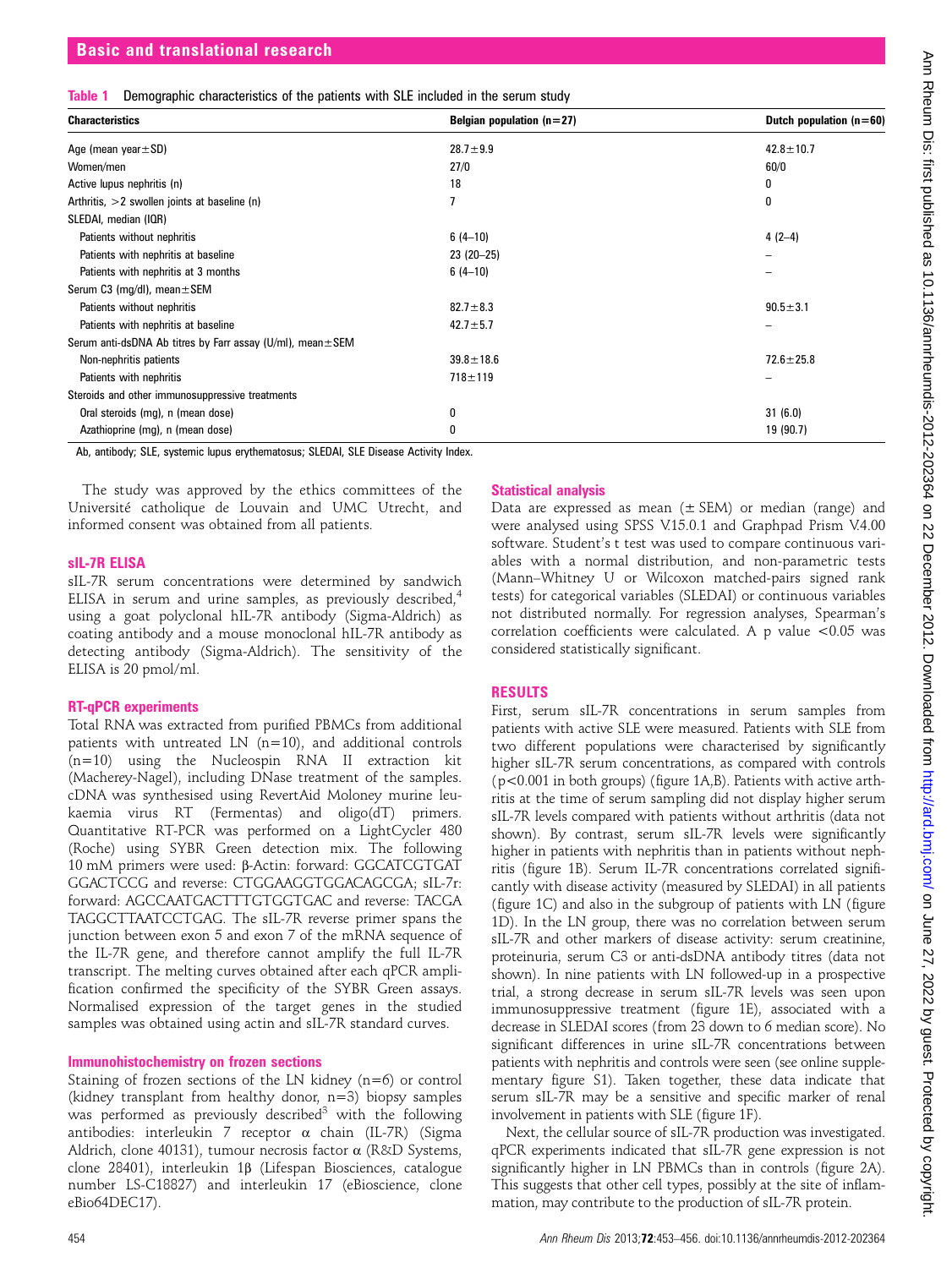

Figure 1 Strongly increased soluble form of the interleukin-7 receptor (sIL-7R) serum concentrations in lupus nephritis. sIL-7R concentrations were measured by ELISA in serum samples from healthy individuals ((A) The Netherlands,  $n=44$ , (B) Belgium,  $n=75$ ), and from patients with systemic lupus erythematosus (SLE) ((A)  $n=60$ , (B)  $n=27$ , 18 of whom had nephritis). The data are represented as the median serum concentration, interquartile range (box) and furthest value within the 1.5×interquartile range (whiskers). p Values were calculated using Mann–Whitney tests. (C and D) Correlation between baseline sIL-7R serum concentrations and SLE Disease Activity Index (SLEDAI) scores in patients with SLE (C) all; (D) patients with nephritis). Spearman r and p values are displayed on the graph. (E) Evolution of sIL-7R concentrations between baseline and 3 months after the start of treatment with high-dose steroids and intravenous cyclophosphamide in a subset of nine patients with lupus nephritis included in a prospective trial. p Value by Wilcoxon matched-pair signed rank test. (F) Receiver operating characteristic analysis of serum sIL-7R for the detection of nephritis in patients with SLE. The curve was plotted using sIL-7R data collected in all SLE sera, and shows the evolution of sensitivity and specificity at several serum sIL-7R thresholds.

In our previous work, we showed that sIL-7R can be produced partly by activated CD4 T cells, but mainly by activated fibroblasts, after stimulation with proinflammatory cytokines such as TNFα, IL-1β and IL-17. Therefore IL-7R, TNFα, IL-1β and IL-17 immunostainings were performed in kidney biopsy specimens from controls (n=3) and patients with untreated LN (n=6). No signal was detected in any of the control biopsies (data not shown). By contrast, strong IL-7R expression was seen in perivascular fibroblast-like cells (figure 2B) in all LN samples. In the surrounding tissue, expression of  $TNF\alpha$  (figure 2C) but not IL-1β nor IL-17 (data not shown) was seen.

## **DISCUSSION**

Our results demonstrate that sIL-7R serum concentrations are raised in patients with SLE compared with healthy controls and that they correlate with composite disease activity (SLEDAI) scores—in particular, in patients with nephritis. In addition, kidney disease suppression upon immunosuppressive treatment is associated with strong reduction in serum sIL-7R. We further provide evidence for the local production of IL-7R molecules in perivascular cells of the lupus kidney. The absence of overexpression of sIL-7R in PBMCs from patients with LN compared with controls, together with expression of IL-7R by kidney perivascular cells, suggests that raised serum sIL-7R concentrations in LN reflect activation of kidney tissue cells. The presence of  $TNF\alpha$  in the interstitium suggests that exposure to this molecule contributes to the local production of sIL-7R,

In this context, evaluation of serum sIL-7R concentrations

could provide unique information about exposure of renal tissue cells to proinflammatory stimuli, and help clinicians to tailor their treatments accordingly. Additional sIL-7R serum measurements, performed in prospective cohorts of patients, will help further to confirm sIL-7R as a valid surrogate marker of SLE (kidney) disease activity.

since we previously showed that sIL-7R production is induced in fibroblasts upon exposure to proinflammatory cytokines. Variations in biological indices of systemic disease activity (serum anti-dsDNA antibody titres, serum complement) do not accurately reflect the activity of SLE. Although they have a high predictive negative value, it is well documented that rises in anti-dsDNA antibody titres, or drops in serum complement fractions are not necessarily associated with current or future flares of nephritis.<sup>2</sup> On the other hand, kidney-specific measurements such as the presence of haematuria and the quantification of proteinuria are obviously associated with the presence of glomerular lesions, but in longstanding disease, the interpretation of these parameters needs to take into account the possibility that they result from glomerular damage rather than inflammation. Therefore, assessment of renal disease activity in SLE usually requires histological evaluation of repeat-biopsy specimens.

#### Acknowledgements The authors are grateful to A-L Maudoux for technical assistance.

Contributors Study conception and design: VB, BRL. Acquisition of data: VB, RKMACL, SA. Analysis and interpretation of data : VB, RKMACL, JAvR, Geneviève DD, BJVdE, FAH, BRL.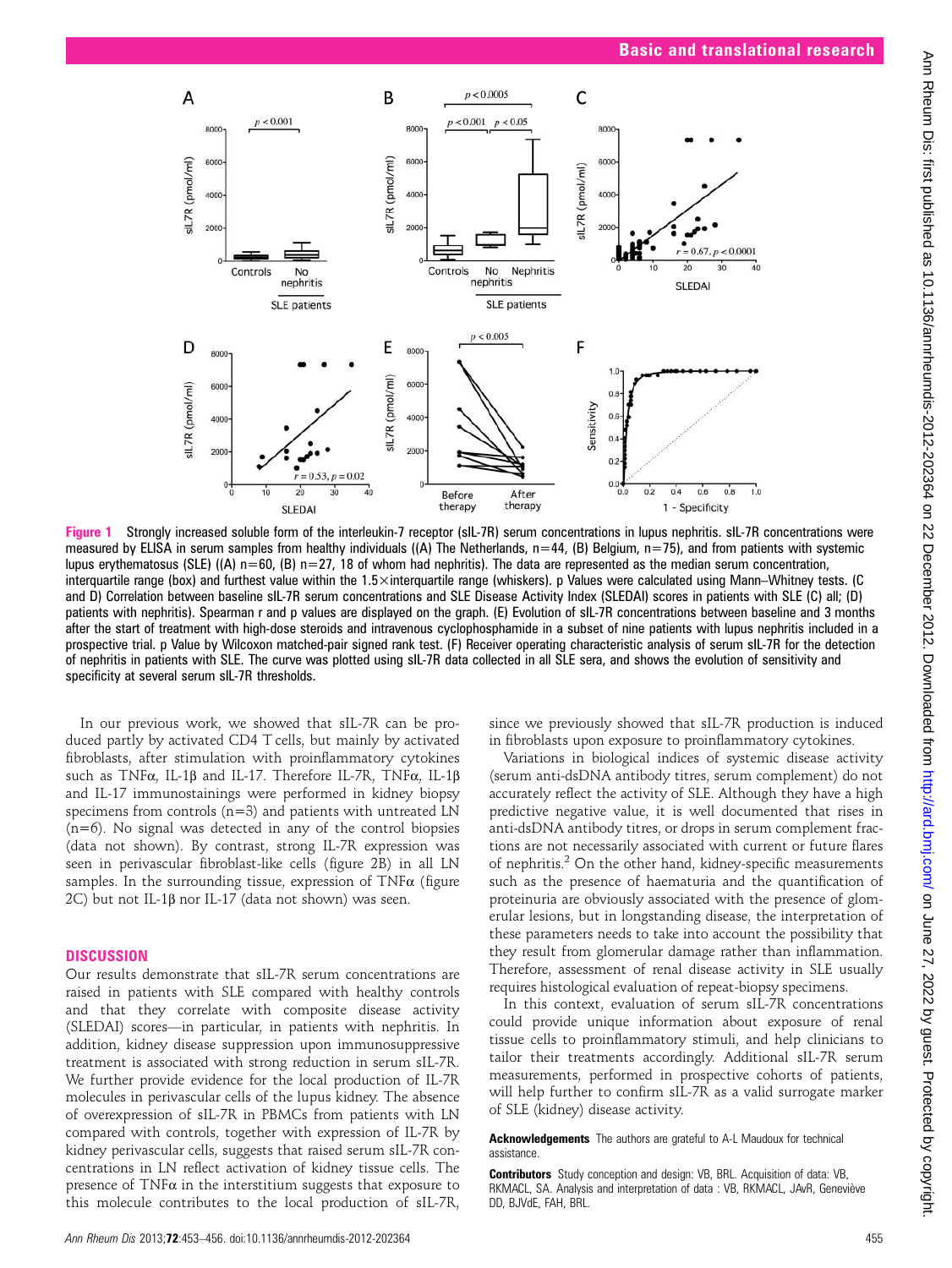

Figure 2 Expression of interleukin-7 receptor (IL-7R) and tumour necrosis factor  $α$  (TNF $α$ ) in peripheral blood mononuclear cells (PBMCs) and kidney biopsy specimens from patients with untreated lupus nephritis.(A) Quantitative PCR evaluation of the soluble form of the interleukin-7 receptor gene expression in PBMCs from healthy individuals ( $n=10$ ) and from patients with untreated lupus nephritis  $n=10$ ). p Value by Student's t test. (B) and C) Control (n=3; left panels) and systemic lupus erythematosus (SLE; n=6; right panels) kidney biopsy specimens were stained with IL-7R (B) and TNF $\alpha$ - (C) specific antibodies. Typical images are shown at a  $\times$ 400 original magnification. G, glomerulus; V, blood vessel.

Funding This work was funded by a grant from the Fondation Saint-Luc (Cliniques Universistaires Saint-Luc, Brussels, Belgium), and a grant from BioWin (Fédération Wallonie-Bruxelles). The authors have no conflict of interest to disclose.

#### Competing interests None.

Provenance and peer review Not commissioned; externally peer reviewed.

**Open Access** This is an Open Access article distributed in accordance with the Creative Commons Attribution Non Commercial (CC BY-NC 3.0) license, which permits others to distribute, remix, adapt, build upon this work non-commercially, and license their derivative works on different terms, provided the original work is properly cited and the use is non-commercial. See: http://creativecommons.org/ licenses/by-nc/3.0/

#### **REFERENCES**

- Houssiau FA, Vasconcelos C, D'Cruz D, et al. The 10-year follow-up data of the Euro-Lupus Nephritis Trial comparing low-dose and high-dose intravenous cyclophosphamide. Ann Rheum Dis 2010;69:61-4.
- 2. **Bootsma H,** Spronk P, Derksen R, et al. Prevention of relapses in systemic lupus erythematosus. Lancet 1995;345:1595-9.
- 3. Badot V, Galant C, Nzeusseu Toukap A, et al. Gene expression profiling in the synovium identifies a predictive signature of absence of response to adalimumab therapy in rheumatoid arthritis. Arthritis Res Ther 2009;11:R57.
- Badot V, Durez P, Van den Eynde BJ, et al. Serum soluble interleukin-7 receptor concentrations predict response to TNF-blockade in rheumatoid arthritis. J Cell Mol Med 2011;15:2335-42.
- 5. **Moret FM,** Badot V, Lauwerys BR, et al. Characterization of IL-7 and IL-7R in the pathogenesis of rheumatoid arthritis: comment on the article by Pickens et al. Arthritis Rheum 2011;64:594-5.
- 6. Crispín JC, Oukka M, Bayliss G, et al. Expanded double negative T cells in patients with systemic lupus erythematosus produce IL-17 and infiltrate the kidneys. J Immunol 2008;181:8761–6.
- 7. Yung S, Tsang RC, Sun Y, et al. Effect of human anti-DNA antibodies on proximal renal tubular epithelial cell cytokine expression: implications on tubulointerstitial inflammation in lupus nephritis. J Am Soc Nephrol 2005;16:3281–94.
- 8. **Malide D, Russo P, Bendayan M. Presence of tumor necrosis factor alpha and** interleukin-6 in renal mesangial cells of lupus nephritis patients. Hum Pathol 1995;26:558–64.
- 9. **Aringer M, Houssiau F, Gordon C, et al. Adverse events and efficacy of TNF-alpha** blockade with infliximab in patients with systemic lupus erythematosus: long-term follow-up of 13 patients. Rheumatology (Oxford) 2009;48:1451-4.
- 10. Tan EM, Cohen AS, Fries JF, et al. The 1982 revised criteria for the classification of systemic lupus erythematosus. Arthritis Rheum 1982;25:1271–7.
- Houssiau FA, D'Cruz D, Sangle S, et al. Azathioprine versus mycophenolate mofetil for long-term immunosuppression in lupus nephritis: results from the MAINTAIN Nephritis Trial. Ann Rheum Dis 2010;69:2083–9.